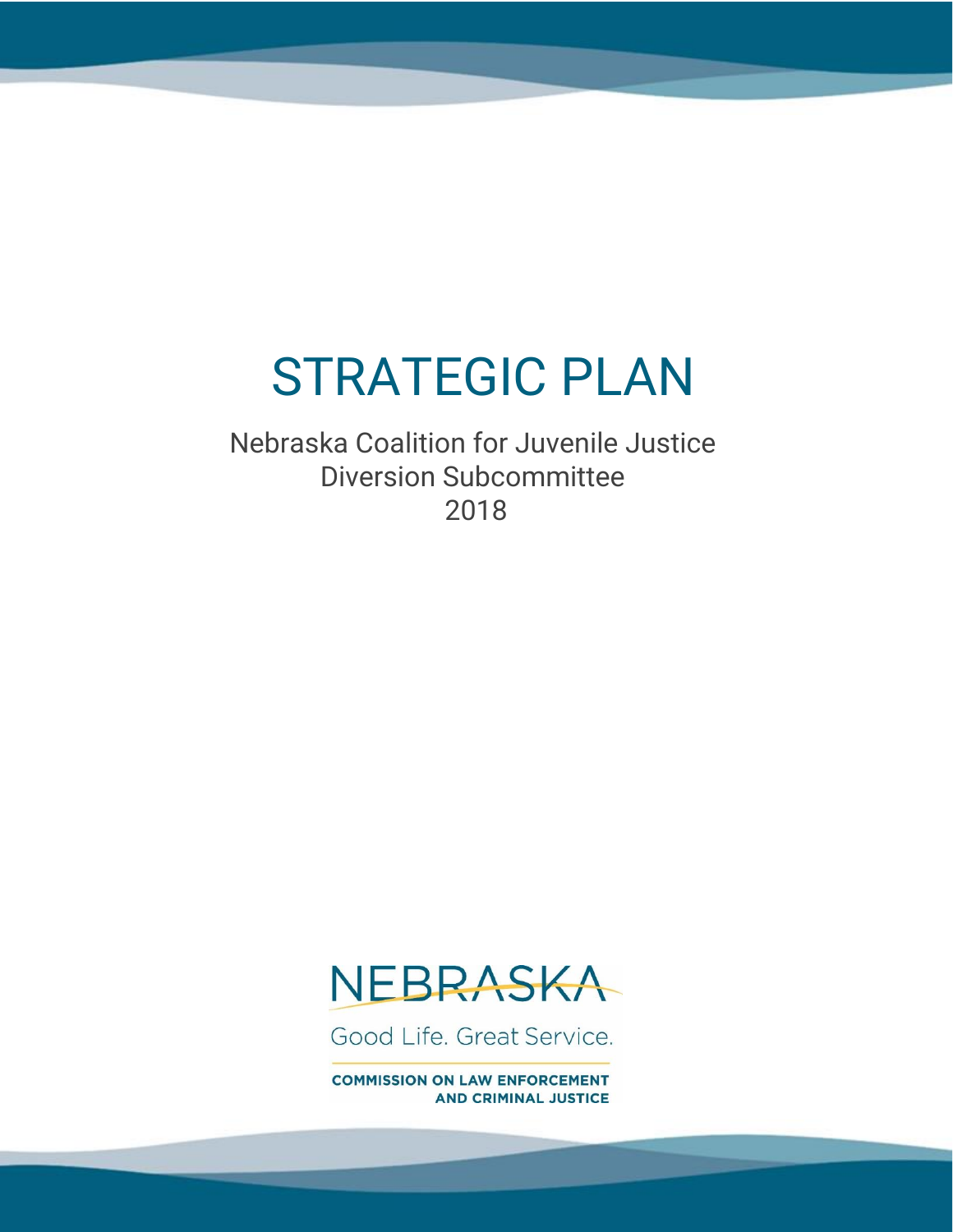## **Table of Contents**

| Goal #1: Promote networking opportunities to provide encouragement, discussion, and the                                                                                                                 |
|---------------------------------------------------------------------------------------------------------------------------------------------------------------------------------------------------------|
| Goal #2: Create a Diversion Academy to assist programs in meeting a minimum standard for the                                                                                                            |
|                                                                                                                                                                                                         |
|                                                                                                                                                                                                         |
| Goal #4: Educate county and state officials on diversion success and its value3                                                                                                                         |
| Goal #5: Identify and educate senators, legislative staff, and juvenile justice stakeholders on the<br>value of diversion and the use of Community-based Juvenile services Aid dollars with the goal of |
|                                                                                                                                                                                                         |
| Goal #6: Provide training to local diversion programs on the value of accurate data collection and                                                                                                      |
| Goal #7: Advocate for the proper use of screening and assessment tools throughout all diversion                                                                                                         |
| Goal #8: Commission a person or organization to create a Nebraska-specific diversion intake tool to                                                                                                     |
|                                                                                                                                                                                                         |
| Goal #9: Increase membership diversity and participation on the Nebraska Coalition for Juvenile                                                                                                         |
|                                                                                                                                                                                                         |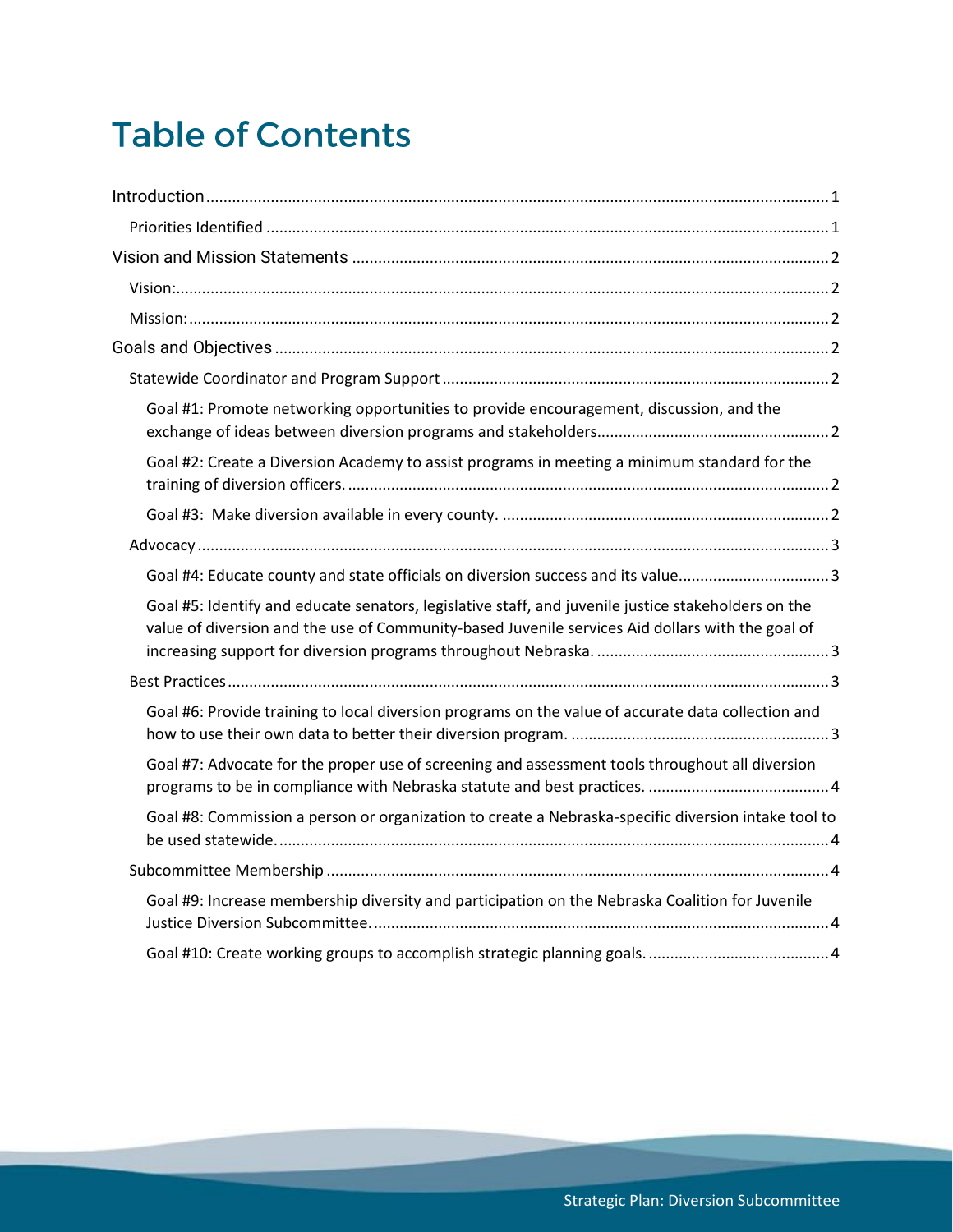

### **Introduction**

<span id="page-2-0"></span>The Juvenile Diversion Subcommittee is a working group of the Nebraska Coalition for Juvenile Justice (NCJJ) pursuant to Nebraska Revised Statute §81-1427. The purpose of the subcommittee is to comply with Neb. Rev. Stat. §81-1427 and to support juvenile diversion programs throughout the state of Nebraska.

On December 7, 2017, the Diversion Subcommittee held a strategic planning SWOT analysis session where the group discussed the "strengths, weaknesses, opportunities, and threats" to this subcommittee and diversion statewide. The goal of the strategic planning session was to identify priorities of the subcommittee in which goals and direction could be established moving forward.

### <span id="page-2-1"></span>Priorities Identified

The results of the SWOT analysis resulted in four main categories of priorities: statewide coordinator and program support, advocacy, best practices, and subcommittee membership.

### *Statewide Coordinator and Program Support*

This category included priorities such as providing statewide training, support, and mentorship to diversion programs, supporting the statewide Director of Juvenile Diversion Programs, assisting in the expansion and improvement of diversion programs, providing networking opportunities for diversion programs, and providing technical assistance and coordination for areas with limited resources.

### *Advocacy*

This category included priorities such as advocating for diversion programs statewide, to include providing positive public relations at the local as well as state level, advocating to county officials in areas that do not have diversion, as well as showing the success to county officials with diversion, and educating and advocating to policy makers for continued support of juvenile diversion and the Community-based Aid program.

### *Best Practices*

This category included priorities such as working to get a statewide assessment tool for diversion programs to use consistently statewide, educating and advocating for complete and consistent data reporting, and continuous program improvement towards best practices.

### *Subcommittee Membership*

This category include priorities such as diversifying the membership of the subcommittee, determining roles necessary to carry out the mission of the NCJJ and the subcommittee, determining participant expectations, and coordinating working groups to carry out the goals of the subcommittee.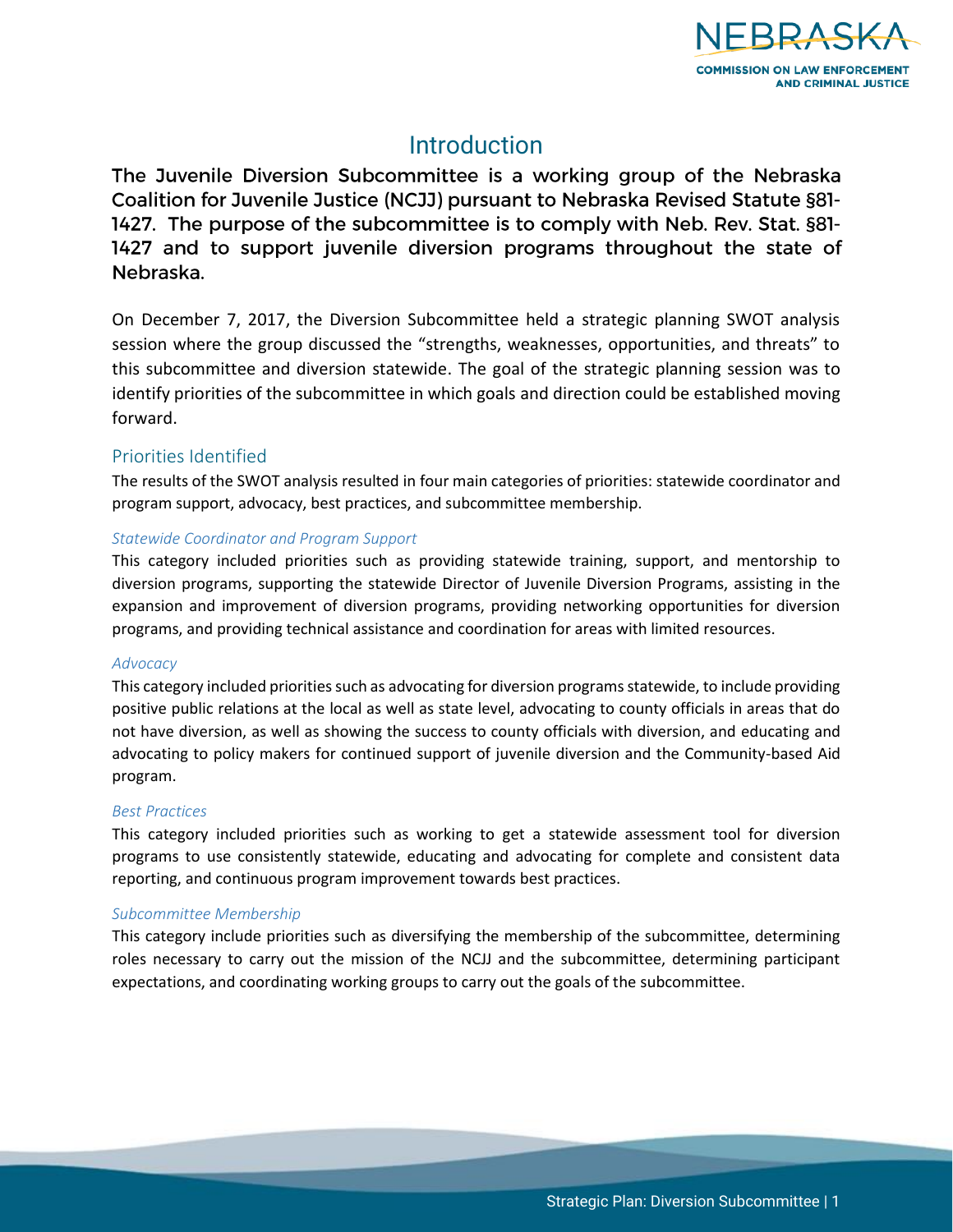

### Vision and Mission Statements

### <span id="page-3-1"></span><span id="page-3-0"></span>Vision:

Collaborate for equal access to effective diversion.

### <span id="page-3-2"></span>Mission:

<span id="page-3-3"></span>Provide support to expand and enhance diversion for the betterment of youth and families in Nebraska.

### Goals and Objectives

<span id="page-3-4"></span>Statewide Coordinator and Program Support

<span id="page-3-5"></span>Goal #1: Promote networking opportunities to provide encouragement, discussion, and the exchange of ideas between diversion programs and stakeholders. Objectives:

- 1. Coordinate a statewide diversion coordinator meeting at least once a year.
- 2. Coordinate at least two diversion program networking events each year.

<span id="page-3-6"></span>Goal #2: Create a Diversion Academy to assist programs in meeting a minimum standard for the training of diversion officers.

Objectives:

- 1. Develop a recommended level of training for all diversion officers throughout the state.
- 2. Identify existing trainings and communicate those available trainings to local diversion offices.
- 3. Determine what additional trainings should be made available to diversion programs and take steps to provide such programming statewide.
- 4. Identify and apply for funding to provide statewide training to diversion programs.
- 5. Coordinate with other statewide organizations to host a statewide conference for all diversion and Community-based Juvenile Services Aid programs.

<span id="page-3-7"></span>Goal #3: Make diversion available in every county. Objectives:

1. Maintain dialogue with counties that do not currently offer diversion to youth.

2. Develop a survey for diversion programs with low juvenile population to determine how these programs serve youth and disseminate that information statewide as a resource for other programs.

3. Research and develop alternatives in lieu of formal diversion for counties with low juvenile population.

4. Create a statewide mentorship program to be a resource for diversion officers and county attorneys, both new and current, throughout Nebraska.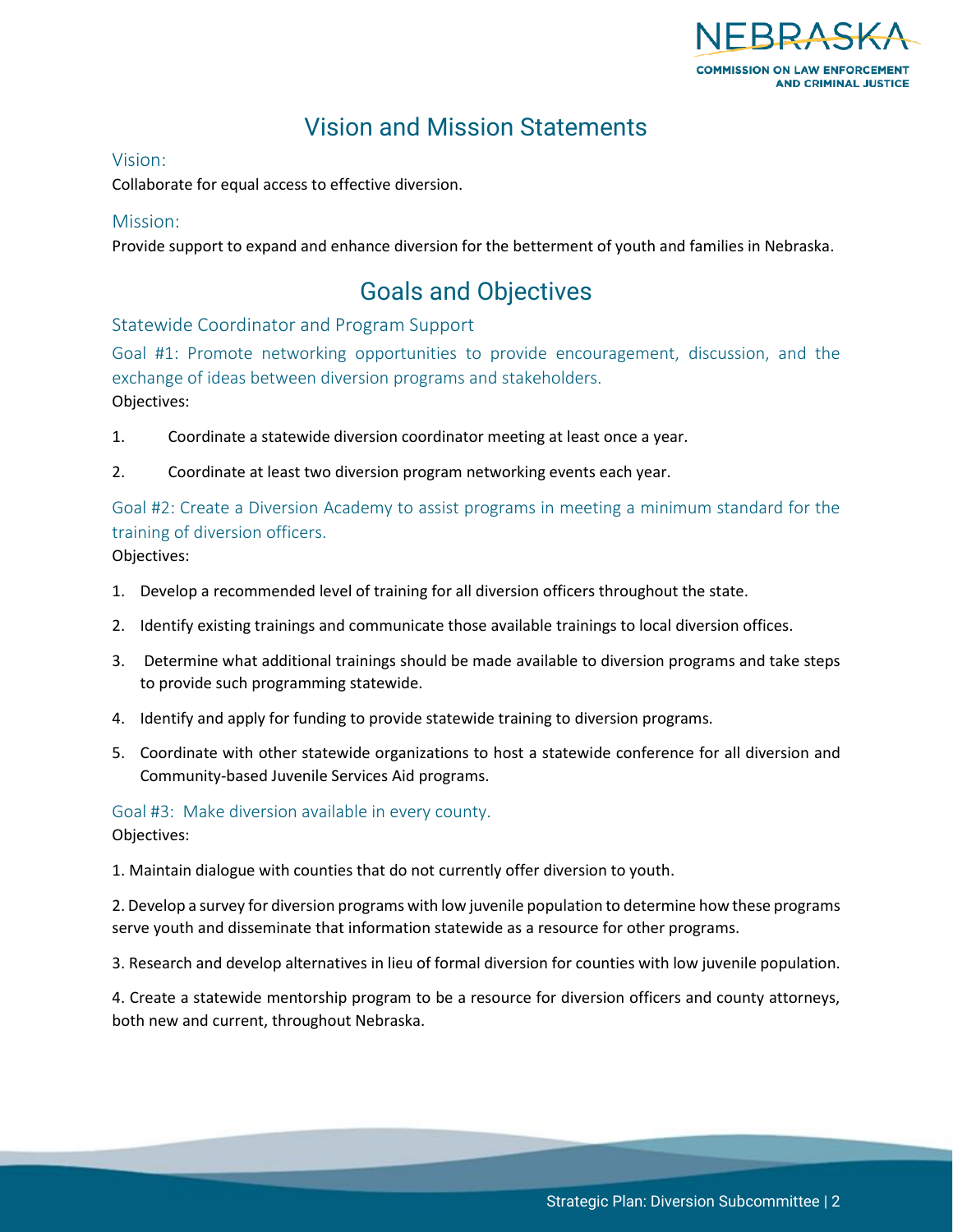

### <span id="page-4-0"></span>Advocacy

<span id="page-4-1"></span>Goal #4: Educate county and state officials on diversion success and its value. Objectives:

1. Develop a one-page handout highlighting diversion successes and emphasizing the value of diversion both locally and statewide.

2. Attend and/or present at statewide conferences, such as Nebraska Association of County Officials (NACO) and County Attorney Association Conference, with the goal of educating stakeholders throughout Nebraska on the value of diversion.

3. Train diversion programs on how to advocate for and educate on their local diversion program to local government officials and general public; to include training on how to use their local data and a messaging plan.

4. Create a toolkit to assist any diversion employee in quickly and easily explaining diversion's purpose and its impact to the public, the media, or government officials.

<span id="page-4-2"></span>Goal #5: Identify and educate senators, legislative staff, and juvenile justice stakeholders on the value of diversion and the use of Community-based Juvenile services Aid dollars with the goal of increasing support for diversion programs throughout Nebraska. Objectives:

1. Schedule appointments with state senators and legislative staff to present relevant juvenile justice reports, educate staff, and strengthen relationship between diversion programs and policy makers.

2. Educate and utilize stakeholder resources, such as NACO, Foster Care Review Board, Nebraska Juvenile Justice Association (NJJA), Heartland Juvenile Services Association (HJSA), Nebraska Coalition for Juvenile Justice (NCJJ), OJS Children's Commission, Court improvement Project, etc., to increase awareness about the importance of diversion programs throughout the state.

### <span id="page-4-3"></span>Best Practices

<span id="page-4-4"></span>Goal #6: Provide training to local diversion programs on the value of accurate data collection and how to use their own data to better their diversion program. Objectives:

1. Coordinate regional trainings in conjunction with the release of Juvenile Justice Institute (JJI) diversion evaluation and recidivism studies to suggest or provide possible improvements based on the most recent data.

2. Develop webinars on how to export diversion data from Juvenile Case Management System (JCMS) and create resources within Excel.

3. Increase knowledge on JCMS usability, such as promoting JCMS instructional videos and tools.